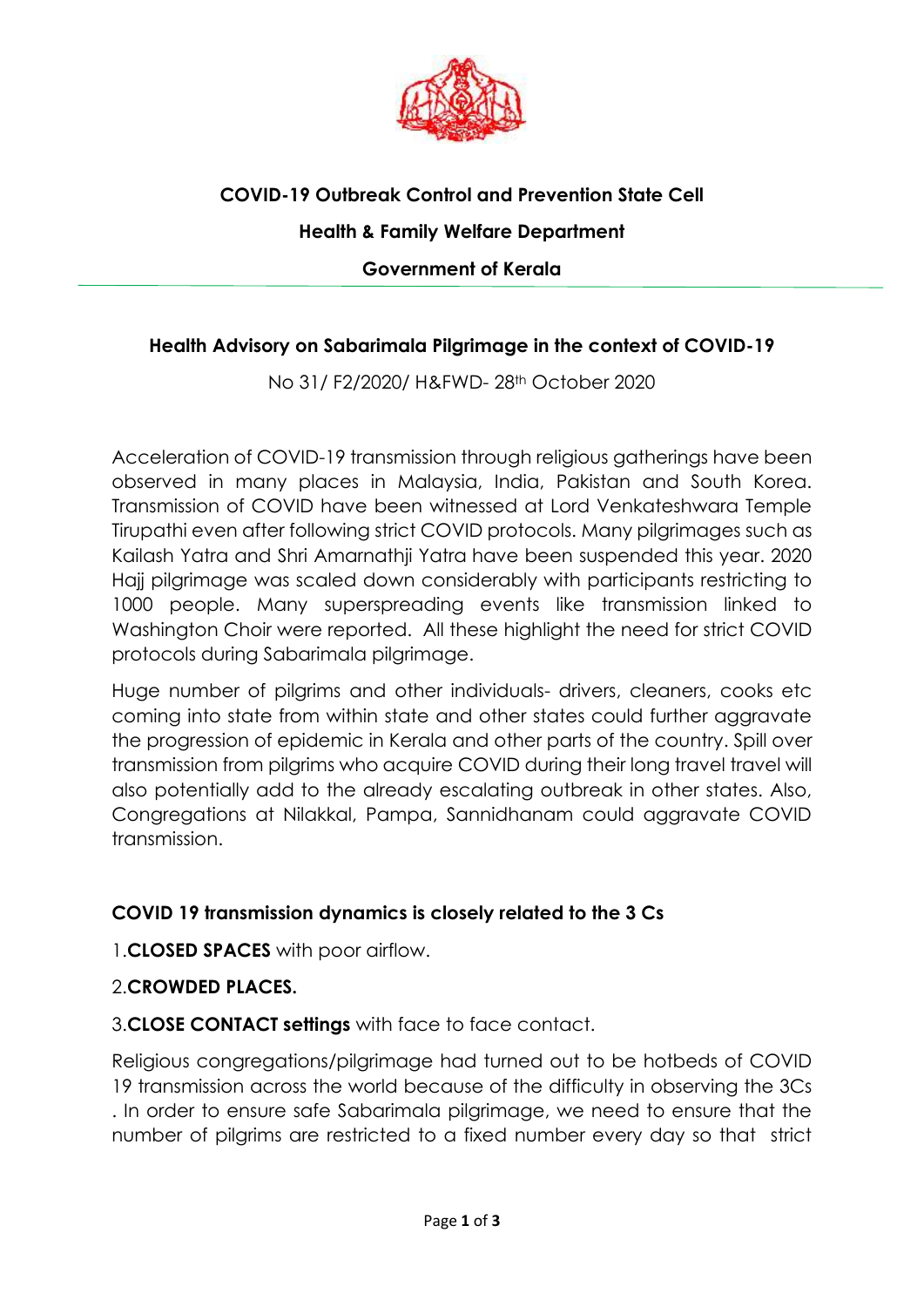

adherence to 3Cs can be ensured and thereby prevent Sabarimala from becoming a hotbed for COVID 19 transmission.

- 1. To ensure strict compliance to all standard precautions, to maintain physical distancing while climbing uphill, to avoid superspreading events and to avoid close contacts among the pilgrims, restriction of number of pilgrims to a fixed number is important. The fixed number of pilgrims allowed per day is the CRITICAL NUMBER above which strict adherence to 3Cs become impossible. Exceeding the number shall lead to difficulty in observing standard precautions. Hence the number of pilgrims per day shall be restricted as per the relevant government instructions in this regard.
- 2. All pilgrims are advised to follow all safety precautions while travelling including frequent handwashing, maintaining physical distancing and use of facemasks. Pilgrims are advised to carry hand sanitisers with them.
- 3. Anybody who has been recently exposed to COVID-19 or who has any symptoms like fever, cough, respiratory symptoms, loss of smell, fatiguability are advised to restrain from the pilgrimage.
- 4. All pilgrims are advised to come with a COVID-19 negative certificate done 24 hours prior to reaching Nilakkal. Pilgrims can undergo test at cost from any approved STEP Kiosk run by Government or Private agencies which have been arranged at major public places and throughout the way to Sabarimala.
- 5. A negative rapid antigen test does not rule out COVID 19. So even if the test is negative, there shall not be any compromise in the standard precautions.
- 6. On arrival at Sabarimala, pilgrims are advised to wash/sanitise their hands at least every 30 minutes, maintain physical distancing of 6 feet where ever possible and wear face masks properly.
- 7. 10% of patients who have recovered from COVID 19 may be have lingering symptoms which may persist upto 3 weeks post recovery and 2% may have symptoms which persist for more than 3 months post recovery. Some of them may have exertional dyspnoea which might become apparent only during heavy exertion like in climbing the sabarimala hills. Exertional dyspnoea which become apparent only during heavy exertion could be due to subtle problems related to lung or heart. So it is advisable for all the recovered patients with COVID 19 having exertional dyspnoea to avoid climbing the hills. All the COVID 19 recovered patients shall undergo a graded exercise program and pulmonary rehabilitation program spread over weeks to ensure their physical fitness before embarking on pilgrimage to Sabarimala. As asymptomatic infections could also have occurred, it is advisable for all pilgrims [ irrespective of knowledge of past COVID 19] to undergo a